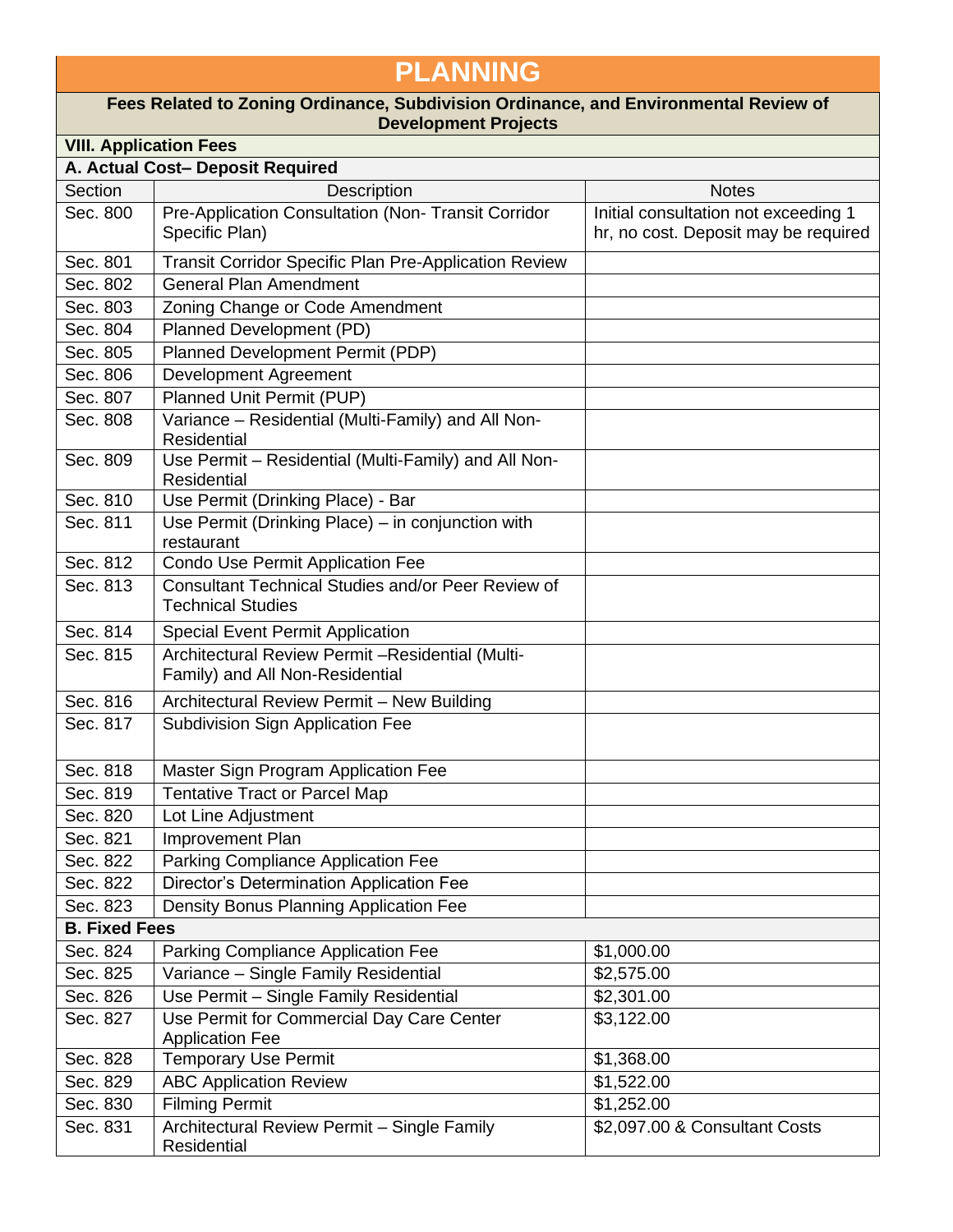| Sec. 832                      | Architectural Review Permit - Major Façade Alteration                                            | \$2,775.00                           |  |  |  |
|-------------------------------|--------------------------------------------------------------------------------------------------|--------------------------------------|--|--|--|
| Sec. 833                      | Administrative Review - Wireless Facility                                                        | \$4,110.00                           |  |  |  |
| Sec. 834                      | <b>Sign Deviation</b>                                                                            | \$1,147.00                           |  |  |  |
| Sec. 835                      | <b>Sign Permit Review</b>                                                                        | \$307.00                             |  |  |  |
| Sec. 836                      | Mailing Notification list Associated with Future or<br><b>Current Planning Application</b>       | \$1,678.00                           |  |  |  |
| Sec. 837                      | <b>Zoning Clearance Permit</b>                                                                   | \$991.00                             |  |  |  |
| Sec. 838                      | <b>Short Term Rental Zoning Permit</b>                                                           | \$991.00 (Annual renewal required)   |  |  |  |
| Sec. 839                      | Miscellaneous Permit Application Fee                                                             | \$1,329.00                           |  |  |  |
| Sec. 840                      | Large Day care Permit fee (14 children or less)                                                  | \$1,409.00                           |  |  |  |
|                               | <b>C. Miscellaneous Application Review Fees</b>                                                  |                                      |  |  |  |
| Sec. 841                      | Administrative Review - Buildable Lot Determination<br>Specific Plan)                            | \$1,079.00                           |  |  |  |
| Sec. 842                      | Reasonable Accommodation Application Fee                                                         | \$1,509.00                           |  |  |  |
| Sec. 843                      | <b>Rebuild Letter</b>                                                                            | \$697.00                             |  |  |  |
| Sec. 844                      | Zoning Conformance Letter                                                                        | \$918.00                             |  |  |  |
| <b>IX. Modification Fees</b>  |                                                                                                  |                                      |  |  |  |
| <b>Section</b>                | <b>Description</b>                                                                               | Fee                                  |  |  |  |
| Sec. 900                      | Modifications to Approved Maps                                                                   | Actual Cost- Deposit Required        |  |  |  |
| Sec. 901                      | Planning Application / approval modification<br>Application fee                                  | \$1,078.00                           |  |  |  |
| Sec. 902                      | First Time Extension Application Fee (by Community<br>and Economic Development Director)         | \$1,109.00                           |  |  |  |
| Sec. 903                      | Second Time Extension Application Fee (by Planning<br>Commission)                                | \$1,757.00                           |  |  |  |
| <b>X. Appeal Fees</b>         |                                                                                                  |                                      |  |  |  |
| <b>Section</b>                | <b>Description</b>                                                                               | Fee                                  |  |  |  |
| Sec. 1000                     | Appeal to Director's Decisions                                                                   | \$500.00                             |  |  |  |
| Sec. 1001                     | Appeal to Planning Commission                                                                    | \$510.00                             |  |  |  |
| Sec. 1002                     | Appeal to City Council                                                                           | \$790.00                             |  |  |  |
|                               | <b>XI. Environmental Determination</b>                                                           |                                      |  |  |  |
| <b>Section</b>                | <b>Description</b>                                                                               | Fee                                  |  |  |  |
| Sec.1100                      | <b>Mitigated Negative Declaration</b>                                                            | <b>Actual Cost- Deposit Required</b> |  |  |  |
| Sec. 1101                     | Environment Impact Report (EIR)                                                                  | <b>Actual Cost- Deposit Required</b> |  |  |  |
| Sec. 1102                     | Filing with San Mateo County for Notice of<br>Determination                                      | <b>Actual Cost- Deposit Required</b> |  |  |  |
| Sec. 1103                     | Declaration or EIR Fish and Game Fee Waived<br>Actual Cost- Determined by County<br>Fee Schedule |                                      |  |  |  |
| <b>XII. Other Review Fees</b> |                                                                                                  |                                      |  |  |  |
| <b>Section</b>                | <b>Description</b>                                                                               | Fee                                  |  |  |  |
| Sec. 1200                     | Performance Review for Alcoholic Beverage Sale                                                   | Actual Cost - Deposit Required       |  |  |  |
| Sec. 1201                     | Alcohol Beverage Control License Mailing List no fee<br>per AB624, January 1, 2002               | No Cost                              |  |  |  |
| Sec. 1202                     | <b>Digitation Fee</b>                                                                            | 10%                                  |  |  |  |